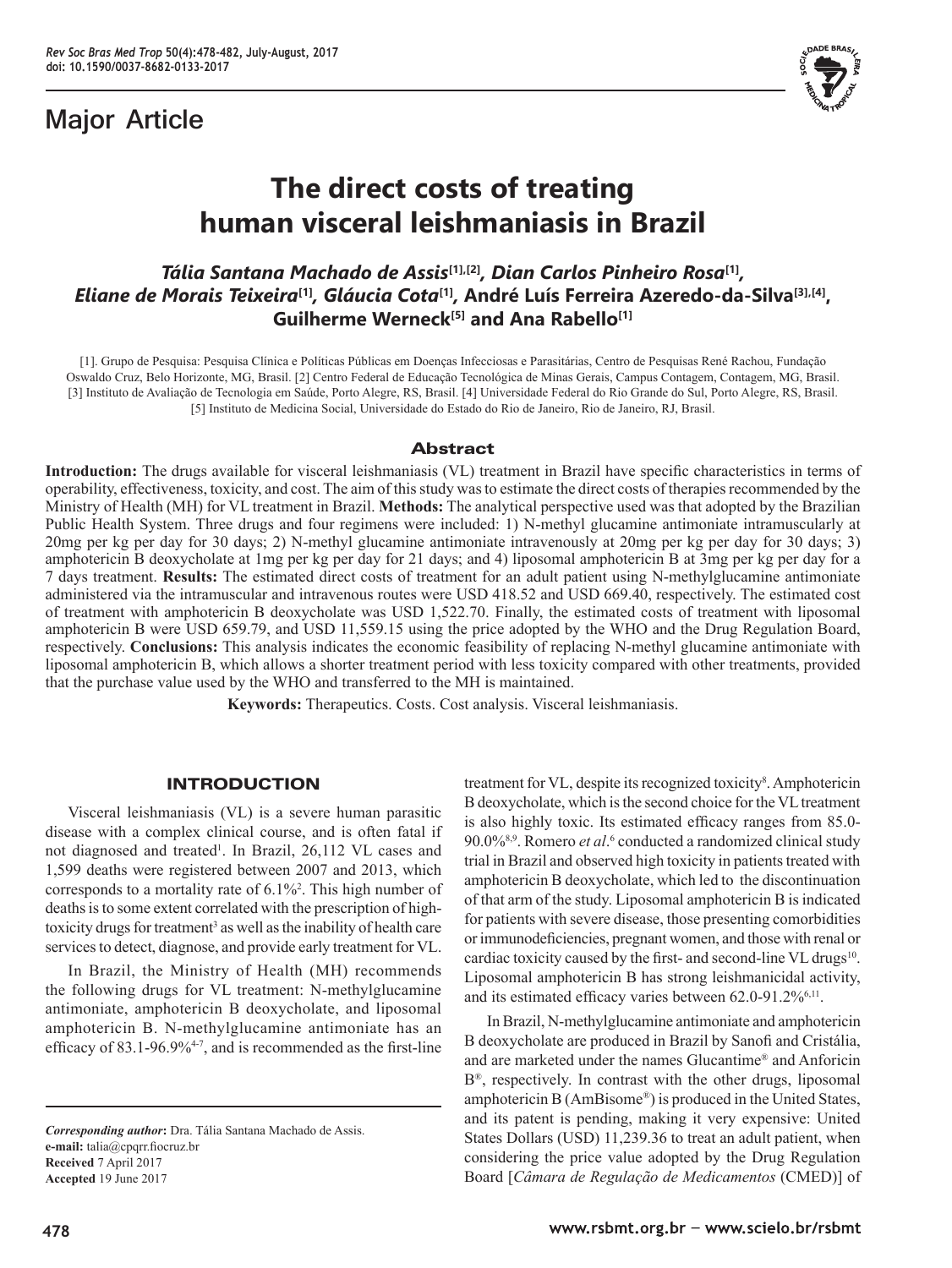the National Health Surveillance Agency [*Agência Nacional de Vigilância Sanitária* (ANVISA)]12. To increase access to this drug, the World Health Organization (WHO) established an agreement with the manufacturer Gilead Sciences, Inc<sup>13</sup>, in January 2010 to ensure a significant reduction in the price of the drug in countries where VL was endemic. This cost reduction allowed the drug to be incorporated into the Public Health System in Brazil.

To date, the drugs available for VL treatment in Brazil are administered via the intravenous and intramuscular routes. Because of their toxicity, specific tests must be performed during treatment to monitor liver, kidney, pancreas, and heart functions<sup>10</sup>. Although each treatment regimen has specific characteristics in terms of its operability, effectiveness, toxicity, and cost, no economic study of these factors has been conducted in Brazil. However, economic evaluations can help strengthen decision-making among health managers by promoting improved allocation of the limited resources<sup>14</sup>. Therefore, the objective of this study was to estimate the direct costs of therapies recommended by the MH for the treatment of patients with VL in Brazil.

## **METHODS**

The analytical perspective used in this study was that adopted by the *Sistema Único de Saúde* (SUS), i.e., the payers' perspective. This perspective considers direct costs, which include the costs of all goods, services, and other resources used for to provide an intervention. This study included three drugs and four treatment regimens listed in the MH recommendations for VL treatment: 1) N-methylglucamine antimoniate administered intramuscularly in outpatient settings – 20mg per kg per day for a 30 days treatment; 2) N-methylglucamine antimoniate administered intravenously in outpatient services – 20mg per kg per day for a 30 -days treatment; 3) amphotericin B deoxycholate administered at the hospital – 1mg per kg per day for a 21- day treatment; and 4) liposomal amphotericin B administered in-hospital– 3mg per kg per day for a 7-day treatment.

The direct costs of all the evaluated therapeutic regimens were initially estimated using the micro-cost method, a costmeasurement technique that allows the detailed analysis of several variables, including the costs of drugs, the remuneration of health professionals, consumables, personal protective equipment, and complementary tests. Subsequently, the estimated costs were compared with the cost of treatment using the amount that the Public Health System reimbursed to public services.

The source used to estimate treatment costs was the Table of Current Prices from CMED/ANVISA<sup>12</sup>. The cost of therapy with liposomal amphotericin B was also estimated using the values adopted by the WHO<sup>13</sup> and transferred to MH. Moreover, we used Law 10,898 from December 30, 2015, of the municipality of Belo Horizonte, Minas Gerais, Brazil to calculate the remuneration for health care professionals; consequently, the monthly salary for a 40-hour work week was USD 2,806.37 for a physician, USD 1,257.27 for a nurse, and USD 564.55 for a nursing technician<sup>15</sup>.

The time spent on health care services for treatment with: intramuscular N-methylglucamine antimoniate was 240 minutes in medical appointments  $+690$  minutes receiving nursing technician assistance + 690 minutes receiving nurses assistance; intravenous N-methylglucamine antimoniate was 240 minutes in medical appointments + 1,290 minutes receiving nursing technician assistance + 1,290 minutes receiving nurses assistance; amphotericin B deoxycholate was 200 minutes in medical appointments  $+ 6,370$ minutes receiving nursing technician assistance  $+ 6,370$  minutes receiving nurses assistance; liposomal amphotericin B was 120 minutes in medical appointments + 1,290 minutes receiving nursing technician assistance + 1,290 minutes receiving nurses assistance.

The Pricing Database of the MH was used to determine the cost of consumables and personal protective equipment. The table of Procedures, Drugs, Prostheses, and Special Material of the Public Health System<sup>16</sup> for the reimbursement of services paid by the SUS (for the treatment of diseases caused by protozoa) was used to calculate the cost of the tests used for the routine monitoring of treatment toxicity. This was conducted following the recommendations in the guidelines of the  $MH^{10,17}$ and the Reference Center for Leishmaniasis of *Centro de Pesquisas René Rachou* (CPqRR), Oswaldo Cruz Foundation, as detailed below:

N-methylglucamine antimoniate: urea and creatinine,  $2 \times$ per week; electrocardiogram, blood count, alkaline phosphatase, aspartate transaminase, alanine transaminase, gammaglutamyltransferase, amylase, bilirubin, albumin, and lipase,  $1 \times per$ week. Amphotericin B deoxycholate and liposomal amphotericin B: urea, potassium, magnesium, and creatinine,  $2 \times$  per week; blood test,  $1 \times$  per week. All costs were estimated in 2015 and refer to the treatment of a 60kg patient. All costs were originally estimated in Brazilian currency, the Real (R\$), and were subsequently converted into USD (1 USD=3.13 R\$ on 13 July 2015).

### RESULTS

The estimated direct costs of treating a patient with VL using N-methylglucamine antimoniate administered via the intramuscular and intravenous routes were USD 418.54 and USD 669.40, respectively. The difference corresponds to the higher costs of remuneration for nursing technicians and nurses, and the price of consumables when medication was administered intravenously. The estimated direct cost of treatment with amphotericin B deoxycholate was USD 1,522.70. Finally, the estimated direct costs of therapy with liposomal amphotericin B were USD 11,559.15 and USD 659.79 based on the prices adopted by the CMED and WHO, respectively (**Table 1**). The differences in the cost of treatment with liposomal amphotericin B based on the CMED and WHO/MH were related solely to the cost of the drug, which was 97% higher when CMED prices were used.

The amount of money reimbursed by the SUS to the health care services involved in the treatment of patients with VL using N-methylglucamine antimoniate was USD 172.50, regardless of whether the drug was administered intravenously or intramuscularly. The amounts of money reimbursed for treatment with amphotericin B deoxycholate and liposomal amphotericin B were USD 114.82 and USD 44.32, respectively (**Table 2**).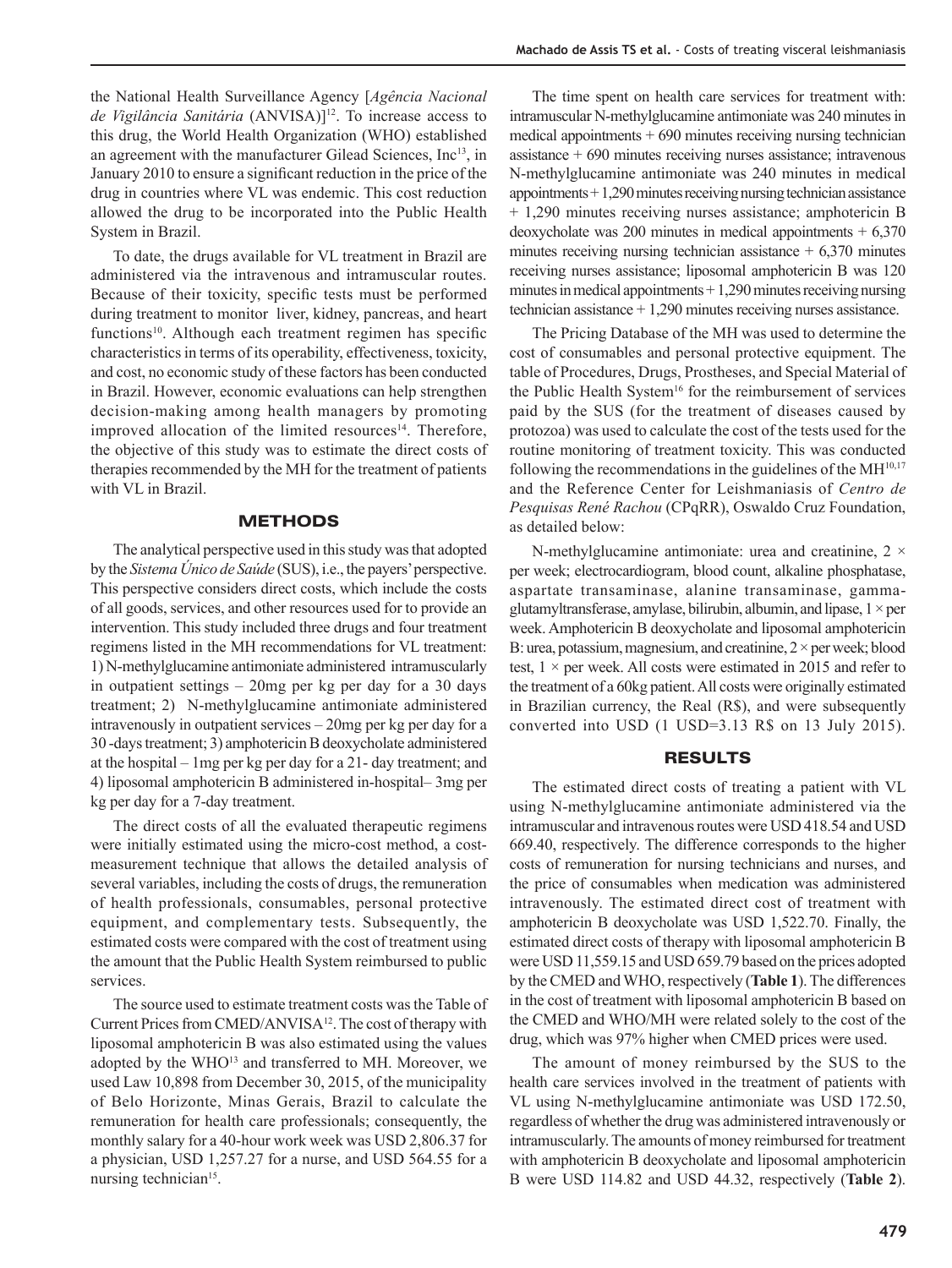| Items included in the estimates                     | N-methylglucamine<br>antimoniate<br>intramuscular<br><b>CMED/ANVISA</b><br>(USD) | N-methylglucamine<br>antimoniate<br>intravenous<br><b>CMED/ANVISA</b><br>(USD) | <b>Amphotericin B</b><br>deoxycholate<br><b>CMED/ANVISA</b><br>(USD) | Liposomal<br>amphotericin B<br><b>CMED/ANVISA</b><br>(USD) | Liposomal<br>amphotericin B<br>WHO/MH<br>(USD) |
|-----------------------------------------------------|----------------------------------------------------------------------------------|--------------------------------------------------------------------------------|----------------------------------------------------------------------|------------------------------------------------------------|------------------------------------------------|
| Drug                                                | 155.27                                                                           | 155.27                                                                         | 126.67                                                               | 11,239.36                                                  | 340.00                                         |
| Remuneration of the physician <sup>1</sup>          | 70.16                                                                            | 70.16                                                                          | 58.47                                                                | 35.08                                                      | 35.08                                          |
| Remuneration of the nursing technician <sup>2</sup> | 40.56                                                                            | 75.83                                                                          | 374.46                                                               | 75.83                                                      | 75.83                                          |
| Remuneration of the nurse <sup>3</sup>              | 90.38                                                                            | 168.97                                                                         | 834.07                                                               | 168.91                                                     | 168.91                                         |
| Consumables <sup>4</sup>                            | 5.57                                                                             | 140.84                                                                         | 98.70                                                                | 29.92                                                      | 29.92                                          |
| Personal protective equipment <sup>5</sup>          | 14.78                                                                            | 16.49                                                                          | 11.73                                                                | 3.91                                                       | 3.91                                           |
| Tests <sup>6</sup>                                  | 41.80                                                                            | 41.84                                                                          | 18.60                                                                | 6.14                                                       | 6.14                                           |
| <b>Total</b>                                        | 418.52                                                                           | 669.40                                                                         | 1,522.70                                                             | 11,559.15                                                  | 659.79                                         |

#### **TABLE 1**

Estimated direct cost of drug regimens recommended by the Brazilian Ministry of Health for the treatment of patients diagnosed with visceral leishmaniasis.

**CMED:** *Câmara de Regulação do Mercado de Medicamentos*; **ANVISA:** *Agência Nacional de Vigilância Sanitária;* **WHO:** World Health Organization; **MH:** Ministry of Health; **USD:** United States Dollars. **1**Monthly salary corresponding to a 40-hour work week: USD 2,806.37; **2**Monthly salary corresponding to 40-hour work week: USD 564.55; **3**Monthly salary corresponding to a 40-hour work week: USD 1,257.27; **4**Equipo, three-way stopcocks, dextrose solutions, Jelco catheters, hypodermic needles, plastic tubes for blood collection, cotton, and ethanol; **5**Gloves and masks; **6**N-methylglucamine antimoniate: Urea and creatinine,  $2 \times$  per week; electrocardiogram, blood count, alkaline phosphatase, aspartate transaminase, alanine transaminase, gamma-glutamyl transferase, amylase, bilirubin, albumin, and lipase,  $1 \times$  per week. Amphotericin B deoxycholate and liposomal amphotericin B: Urea, potassium, magnesium, and creatinine,  $2 \times$  per week; blood test,  $1 \times$  per week.

**TABLE 2**

Refund amounts from the Public Health System to health services involved in treating patients with human visceral leishmaniasis.

| Therapeutic regimen                                  | Refund amount transferred to the health services involved in<br>treatment (USD) |
|------------------------------------------------------|---------------------------------------------------------------------------------|
| N-methylglucamine antimoniate (20mg/kg/day, 30 days) | 172.50 <sup>1</sup>                                                             |
| Amphotericin B deoxycholate (1mg/kg/day, 21 days)    | 114.82 <sup>2</sup>                                                             |
| Liposomal amphotericin B $(3mg/kg/day, 7 days)$      | 44.32 <sup>3</sup>                                                              |

**USD:** United States Dollars. **1**USD 44.32 (daily value for treatment for 2-10 days for a patient with a protozoal disease) + USD 128.17 (for 20 additional days). **<sup>2</sup>**USD 44.32 (daily values for treatment for 2-10 days for a patient with a protozoal disease) + USD 70.49 (for 11 additional days). **3**USD 44.32 (daily value for treatment for 2-10 days for a patient with a protozoal disease).

## **DISCUSSION**

The social and economic impact of VL is significant because of the increased number of cases and rate of transmission in recent years<sup>18</sup>; in addition to the high morbidity and mortality associated with VL19,20. The effects of VL on the economy are evident because this disease mainly affects low-income populations, and the direct and indirect costs related to diagnosis and treatment are high<sup>21-23</sup>.

It is known that the drug regimens for VL cause serious side effects, increasing the rate of treatment discontinuation and the length of hospital stay<sup>17</sup>. In this context, performing economic analyses based on total treatment costs but not on drug prices alone, can provide useful results and assist managers with decisions making to provide cost-effective treatment options.

In this study, the direct cost of VL treatment using N-methylglucamine antimoniate was estimated considering whether the drug was administered via the intramuscular or intravenous route. Although intramuscular treatment with N-methylglucamine antimoniate was the least expensive (USD 418.52), drug administered via this route causes significant local pain. However, the clinical severity of VL often requires hospitalization, venous access, and increased patient tolerance of intravenous infusion, which is the most common route of administration.

A significant finding of this study was that the cost of intravenously administered N-methylglucamine antimoniate (USD 669.40) was similar to the cost of treatment with liposomal amphotericin B based on the values adopted by the WHO/MH (USD 659.79). Another important observation was that the cost of treatment with amphotericin B deoxycholate was also higher than that of treatment with subsidized liposomal amphotericin B by the WHO/MH, since the time of venous infusion raises substantially due to the costs required for nursing professionals.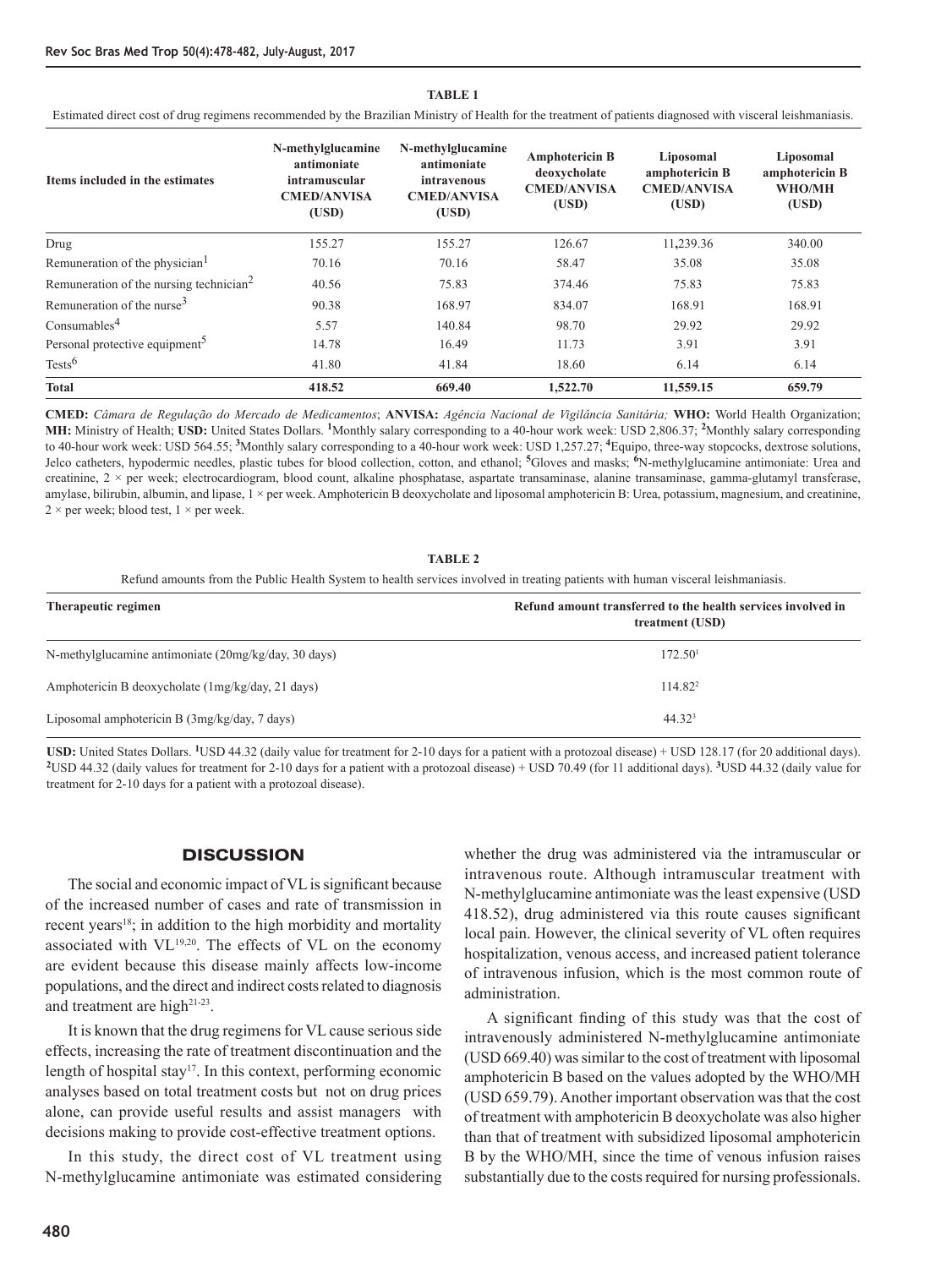Given these findings and the recognized toxicity of antimoniate, a cost-effectiveness analysis is necessary to compare the available therapeutic alternatives for VL in Brazil.

Another relevant finding was the difference in the cost of treatment with liposomal amphotericin B based on the values adopted by the CMED/ANVISA (USD 11,559.15) and the WHO/MH (USD 659.79). This difference in the price between CMED/ANVISA and WHO/MH indicates that drug costs could be reduced if managers were to play a more influential role in negotiating prices.

A comparison of the currently allocated refund values with the direct costs for each treatment regimen indicates the need to evaluate and adjust the values of the SUS remuneration table. According to the Financial Sector of the Eduardo de Menezes Hospital, Hospital Foundation of the State of Minas Gerais, the refunds the hospital receives for treating a patient with VL are insufficient to cover all materials and services used and offered to the patient during the hospital stay.

Despite the limited number of economic studies focusing on the treatment of VL in Brazil, a few studies have evaluated the cost and cost-effectiveness of therapeutic strategies on the Indian subcontinent. However, the data presented are not comparable to the estimates found herein because of the methodological differences and specificities for each study, including the evaluation of different therapeutic regimens and variations in drug costs. Sundar et al*.* 24 reported that the direct costs of treatment ranged from USD 490.00-845.00 when patients were treated with different drug regimens containing liposomal amphotericin B in Bihar, India. Additionally, the same location, the estimated direct cost of treatment with amphotericin B deoxycholate was USD 260.00<sup>25</sup>. Boelaert et al*.* 26 estimated a direct cost of USD 150.00 for Glucantime® treatment in Sudan. Vanlerberghe et a*l.*<sup>27</sup> reported that the estimated direct costs of diagnosis using a rapid test and treatment with N-methylglucamine antimoniate, amphotericin B, and liposomal amphotericin B deoxycholate in various endemic areas were USD 120.10, USD 111.10, and USD 537.50, respectively.

In addition to the limited treatment options and high toxicity of drugs available for treating of VL, other factors that need to be considered include the reliance on imports and the concentration of production on sole suppliers. In 2002, Sanofi announced interest in discontinuing the production of Glucantime®. After that, it was agreed that a technology transfer would be made from the pharmaceutical industry to the laboratories of the Brazilian Army. In 2004, Farmanguinhos synthesized antimony and produced batches of meglumine antimoniate, which was found to be as effective as the reference drug Glucantime®. Farmanguinhos transferred the antimony production technology to the Indústrias Químicas Taubaté S/A, which later went bankrupt. However, Brazil can become autonomous in the production of meglumine antimoniate if Sanofi interrupts the production of Glucantime®9.

Amphotericin B and its lipid formulation represent 80% of the drugs that are commercially available for VL treatment in Brazil; however, the lipid formulations rely on imports from the United States. Despite the attractive properties of these drugs

for the treatment of VL, including their leishmanicidal activity, relatively short treatment time, and good tolerability, their cost has remained high for most endemic countries. In 2010, owing to a WHO initiative, reduced prices for AmBisome® were negotiated with the manufacturer exclusively for the treatment of VL in developing countries. In 2013, a partnership for product development (PPD) with a focus on the production of liposomal amphotericin B and deoxycholate was signed with the Pharmaceutical Laboratory of Rio Grande do Sul (*Laboratório Farmacêutico do Rio Grande do Sul*) – a public institution – and the private laboratory Cristália, but the PPD was suspended in July 2015.

These results may help managers adopt therapeutic strategies for VL that reduce the direct costs of treatment in Brazil and improve patient safety. Studies evaluating the cost-effectiveness of current therapeutic strategies are under development and will strengthen decision making. This study indicates the economic feasibility of replacing N-methylglucamine antimoniate with liposomal amphotericin B if the value negotiated by the WHO and transferred to the MH is maintained.

#### **Acknowledgments**

We offer our deepest thanks to the institutions that provided technical support for the development and implementation of this study.

#### **Conflict of interest**

The authors declare that there is no conflict of interest.

#### **Financial support**

*Conselho Nacional de Desenvolvimento Científico e Tecnológico* - 462199/2014-2. *Centro de Pesquisas René Rachou, Fundação Oswaldo Cruz. Centro Federal de Educação Tecnológica de Minas Gerais.*

#### **REFERENCES**

- 1. Word Health Organization (WHO). Leishmaniasis. Fact sheet 375. WHO. 2016a. http://www.who.int/mediacentre/factsheets/fs375/en. (Accessed 30 August 2016).
- 2. Ministério da Saúde (MS). Banco de dados do Sistema Único de Saúde (DATASUS). Leishmaniose Visceral. Casos confirmados no Sistema de Informação de Agravos de Notificação (SINAN). Brasília: MS; 2016. http://tabnet.datasus.gov.br/cgi/tabcgi. exe?sinannet/leishvi/bases/leishvbrnet.def (Accessed 29 February 2016).
- 3. Alvarenga DG, Escalda PM, Costa AS, Monreal MT. Visceral leishmaniasis: retrospective study on factors associated with lethality. Rev Soc Bras Med Trop. 2010;43(2):194-7.
- 4. Brustoloni YM, Cunha RV, Cônsolo LZ, Oliveira ALL, Dorval MEC, Oshiro ET. Treatment of visceral leishmaniasis in children in the Central-West Region of Brazil. Infection. 2010;38(4):261-67.
- 5. Campos Jr D. Clinical and epidemiological features of Kala-Azar in children*.* J Pediatr. 1995;71(5):261-5.
- 6. Romero GAS, Costa DL, Costa CHN, de Almeida RP, de Melo EV, de Carvalho SFG, et al. Efficacy and safety of available treatments for visceral leishmaniasis in Brazil: a multicenter, randomized, open label trial. PLoS Negl Trop Dis. 2017;11(6)e0005706.